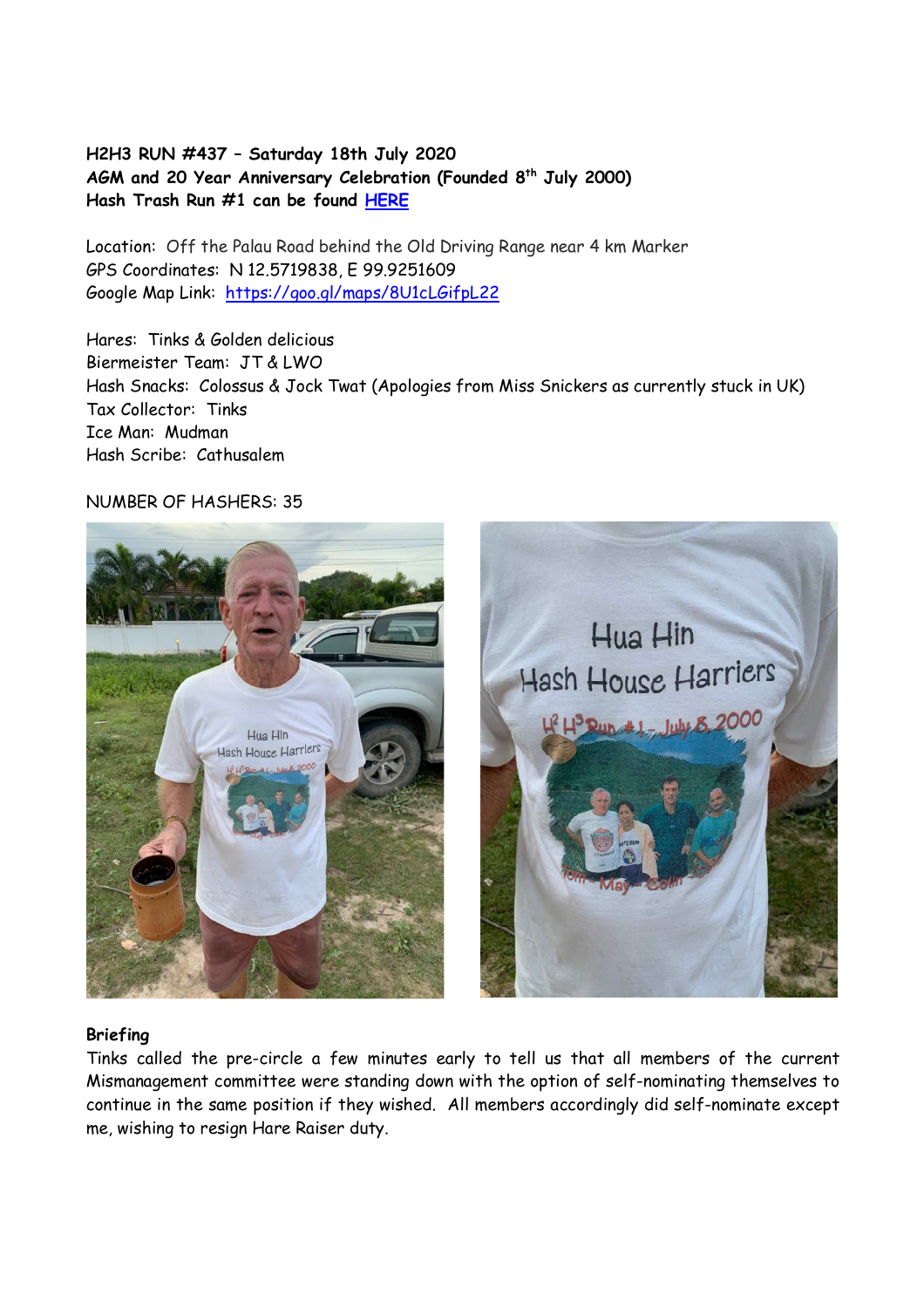Tinks advised us that the only additional self-nomination was Ballbanger as Hash Quack and that Lost Cause had also self-nominated for the same role. He also advised us that if there was anybody else who wished to self-nominate, they could do so up to the start of the Circle. If there was more than one candidate, election would be made by a show of hands.

With that part of the business over, Tinks put one set of notes away and reached for his trail notes. He told us there were four trails - a short walk of about 4 km, a medium walk of about 5 km and a long walk and a Rambo trail for participants to find out for themselves how far. There was also a marked short cut for Dutchy…."oh, where is she?" asked Tinks to which I responded that she couldn't make it because of visitors but that I'd be happy to take the Dutchy short cut, which Tinks said was well signed.

## **The Trail**

He went on to say that the first R/W split was immediately on exiting the car park with the Rambo's sent uphill, a good dozen or so snaking their way up as the rest of us proceeded on a flatter route. Now, back in the days when I occasionally did the Rambo trail, I didn't like having the split near the start because I always liked to see how I was going that day before deciding whether to go R or W. Of course, I understand that where the split is depends on what options open themselves up to the Hares.

Conversely, a split near the start keeps the pack together and we were only about 10 minutes in when we came to a merge where the Rambo's, having descended from the heights were already checking with, true to form, Sodomy going the wrong way. On my way again, after the check had

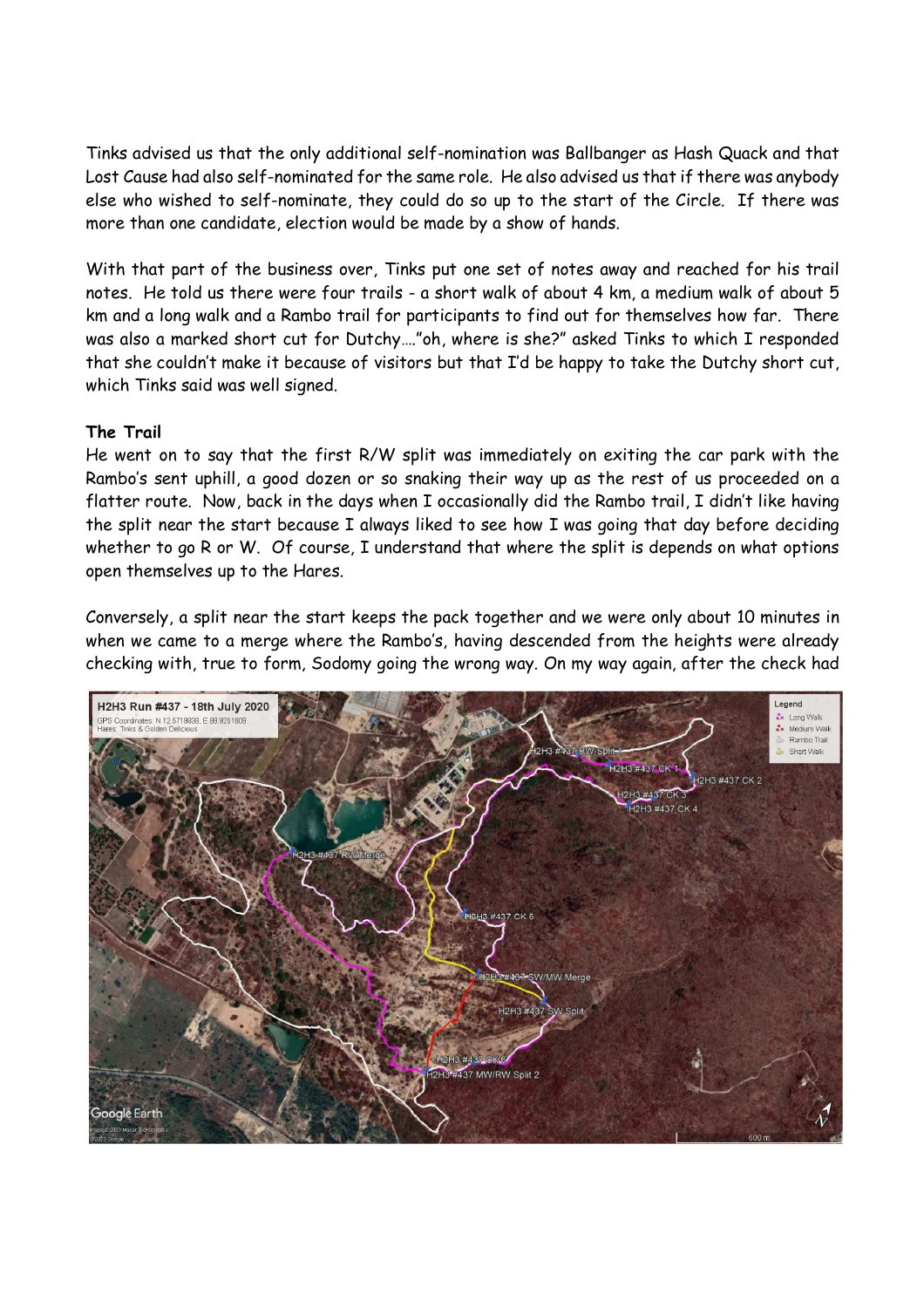been solved, a whole succession of runners and walkers passed me, notable being Slime and Lucky Me who had, also true to form, arrived late and found the Rambo trail.

What a contrast to Tinks's previous trail when No Name Gary and I did not see a soul from the time quite early on when we declined Tinks's unexpected offer of a short cut, until we arrived back. However, as I said above, the terrain chosen often dictates the options. It's just how the cookie crumbles.

Soon, I was at the back but going well and remembering the many times I'd been the same way. I took a Tinks little diversion loop, guessing correctly that I could have gone straight on…..but no, you never know if the Hare might have found something new.

The Dutchy sign actually said "Dutchy Only" so I shouldn't have taken it if she had been there. Actually, the short walk wouldn't have been a problem because I was going well and couldn't have got lost in such familiar countryside. The short cut was only about 100m long and seeing Onefer, probably running the medium walk, confirmed that I was heading for the proper trail.

Actually, much of the way back from that point followed a route I'd never been on before. Just after the All Merge sign there was steep little climb that Dutchy might have struggled with. I managed it by grabbing a tree. After that it was easier, but you had to keep your eyes open for paper on a quite delightful little section of trail.

I expected we might have to go through an area likely to be boggy for the final stretch back to the car park but Tinks was kind to us and avoided that. However, on the alternative route he chose, I got tangled up with a bush with lots of tiny barbs. There was nobody to help get me get untangled…. only several hashers on the road the other side of a barbed wire fence, amused at my predicament including Dragon Tail. I retaliated by telling them I was on the correct trail and they were not. So again, the trail layout led to interaction.

#### **Post Run & Circle**

Now for the story of the snacks. Jock Twat's potatoes with curry went down very well after a welcome few draughts of beer. Then I started on Colossus's biscuits with cheese spread. I just kept going back for more to which Legs Wide Open told me I'd spoil my appetite for the restaurant. Now, I don't remember these two Hash Snacks guys being down-downed but Tinks may tell me I wasn't attending in the circle. However, for me it was snacks of the year absolutely right for our anniversary.

I'm sure the Rambo's didn't have the chance to enjoy the snacks as I did because Tinks had given them a very long trail for the occasion, over 9 km. They returned in dribs and drabs, led by a very sweaty Sodomy, between 6:45 and 6:55 so the circle that followed soon after was in the dark.

Now those of you who have read my Hash Notes over the years will know that it is rare for me to avoid saying something political (although maybe nonsensical) and this is no exception so here goes. Personally, I think Ballbanger with assistance from Dragon Tail (I'm sure) can do a great job as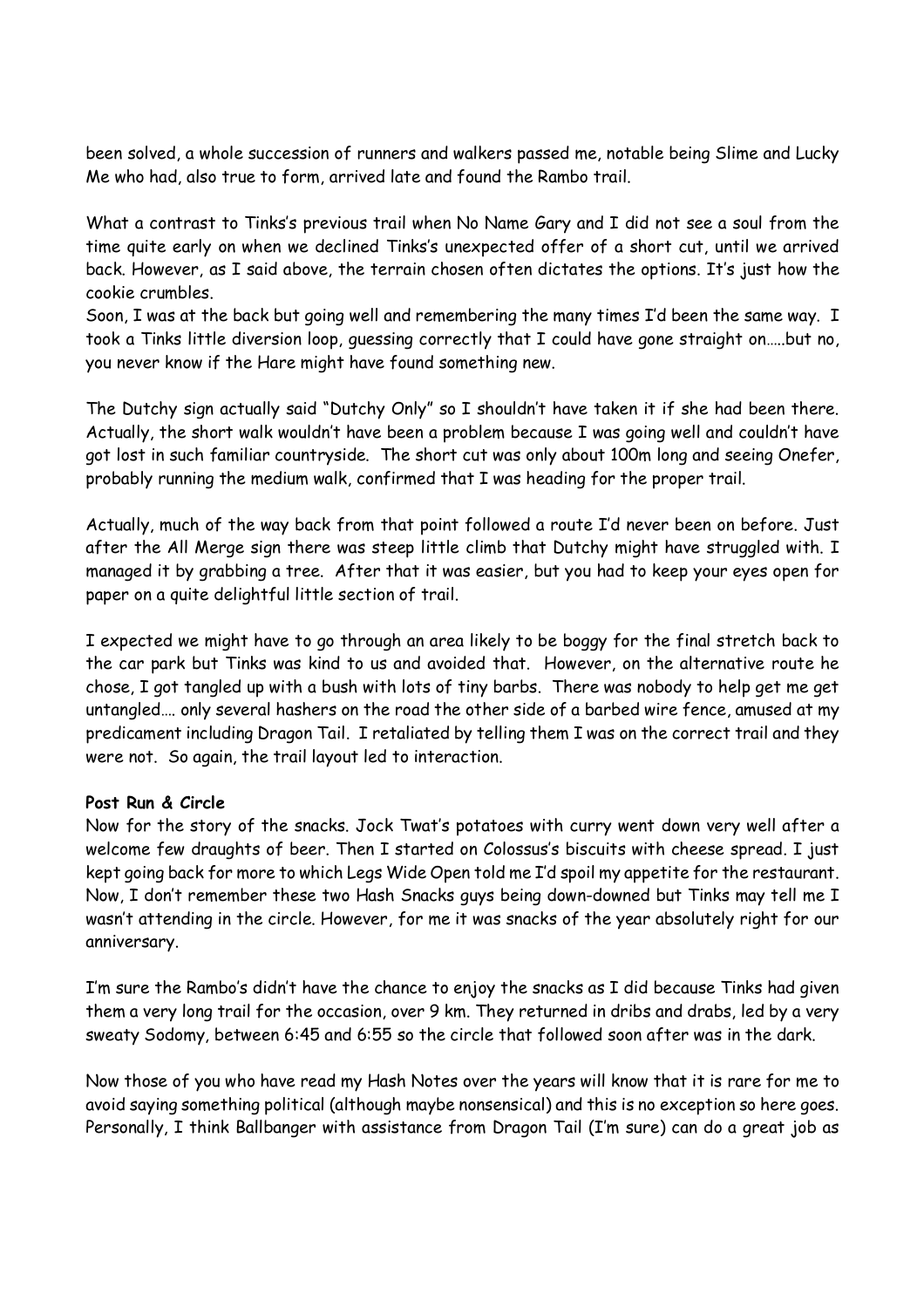Hash Quack and I welcome his self-nomination. However, it seems essential that Hash Quack should stay until all hashers have returned safely.



So, I think it must have been around 7pm when Tinks called the circle. This is what I remember went on, not necessarily in the correct order of proceedings though.

Tinks said that there had been no more self-nominations so all those who'd already done so were duly elected. He further announced this meant there were still vacancies for Hare Raiser and Hash Flash. Then the outgoing committee members were down-downed or rather gave themselves a down-down.

"How many Hares were there?" asked Tinks, thus volunteering himself for a double down-down for trails that had all round approval.

I recall a few virgins being called in but the only name I can remember is Madonna, which is not surprising. When she was asked "was it long enough?" she clearly told us… No. Haha!

I got a down-down as Hash Scribe, then Sodomy as a leaver (we hope he'll soon be back with us, then we can give him more abuse) and finally, according to what I remember, Ding a Ling for giving us a rough idea where next week's Hash would be by saying "just think of Billabong".

Around 20 of us went to the Baan Suan restaurant function room for the first time (I guess not many functions at present). Service was a bit slow and I decided, after all the snack food I'd eaten, just to have a beer.

So, it only remains for me to thank Tinks and his support team for doing a great job on our 20th Anniversary celebration.

On On, Cathusalem